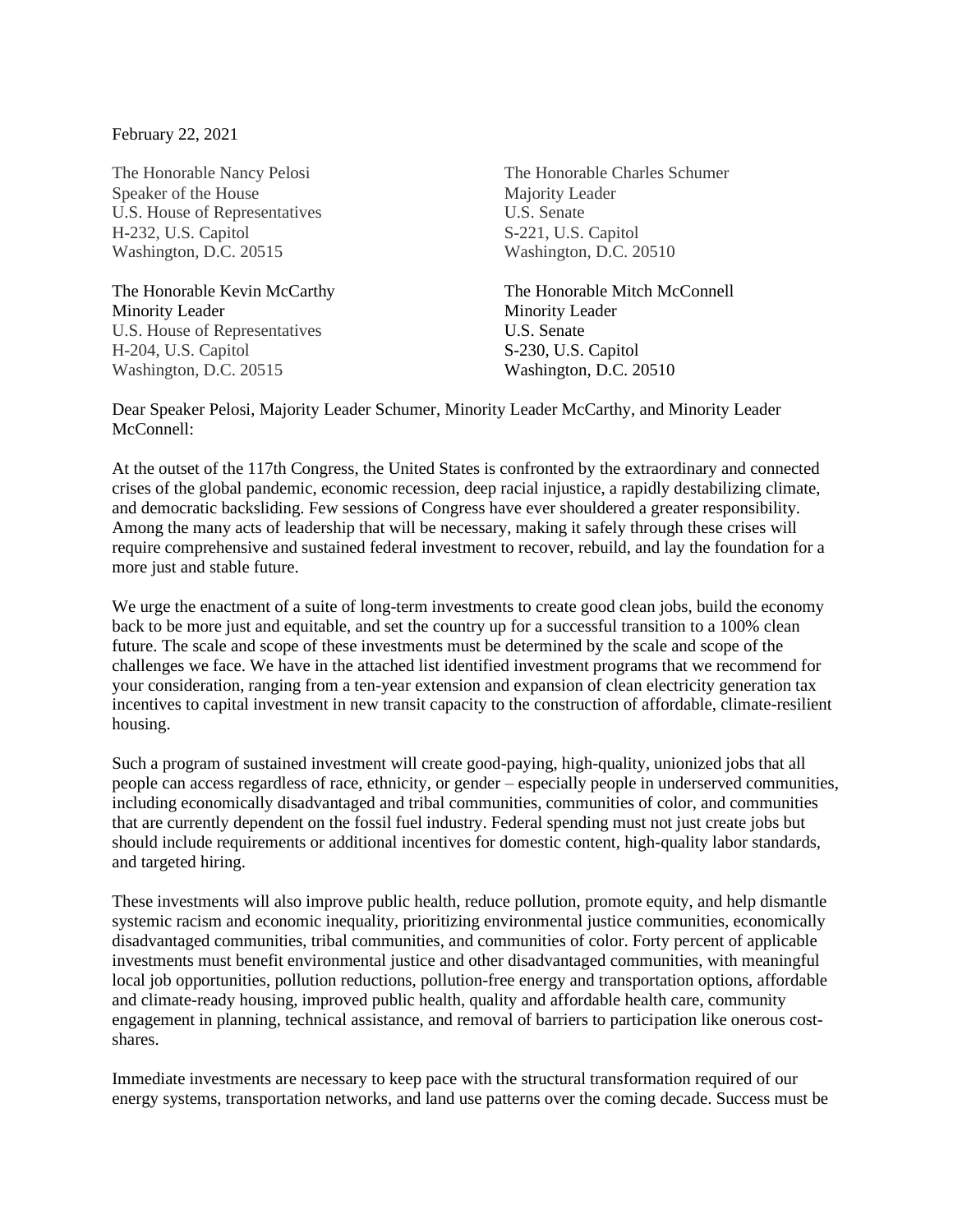measured not by marginal improvements in carbon intensity, but by whether we are on course to reduce U.S. greenhouse gas emissions at least 90% by 2050 and to ensure U.S. removals of greenhouse gases from the atmosphere exceed U.S. emissions well before 2050. This must include deep power sector emissions reductions that put the nation on track to meet the President's target of 100% clean power by 2035, which will require a combination of tax incentives, direct spending programs, and other energy and pollution standards to deliver swift and lasting change.

Congress now has an opportunity and responsibility to make a once-in-a-generation investment in the future of the United States, and we stand ready to help in whatever way we can.

#### Sincerely,

Alaska Wilderness League Alliance of Nurses for Healthy Environments Azul Black Millennials 4 Flint Center for American Progress Chesapeake Climate Action Network Clean Air Task Force Climate Health Now Coalition for Green Capital Defend our Future Earth Action, Inc. **Earthjustice** Earthworks Elected Officials to Protect America Environmental Defense Fund Generation Progress Green Education and Legal Fund Green the Church Gullah/Geechee Sea Island Coalition Health Care Without Harm Healthy Environment Alliance of Utah Hispanic Access Foundation Hispanics Enjoying Camping, Hunting, and the Outdoors (HECHO) Interfaith Power & Light Justice for Migrant Women League of Conservation Voters Moms Clean Air Force

Mormon Environmental Stewardship Alliance National Audubon Society National Hispanic Medical Association National Parks Conservation Association National Wildlife Federation Natural Resources Defense Council Ohio Clinicians for Climate Action Partnership for Responsible Business New Mexico Physicians for Social Responsibility Physicians for Social Responsibility--Arizona Queer Brown Vegan Sierra Club Texas Impact Texas Physicians for Social Responsibility The CLEO Institute The Climate Reality Project The Evangelical Environmental Network The Vermont Climate and Health Alliance The Wilderness Society Union of Concerned Scientists US Climate Action Network Utah Physicians for a Healthy Environment Voices for Progress Western Organization of Resource Councils Wisconsin Health Professionals for Climate Action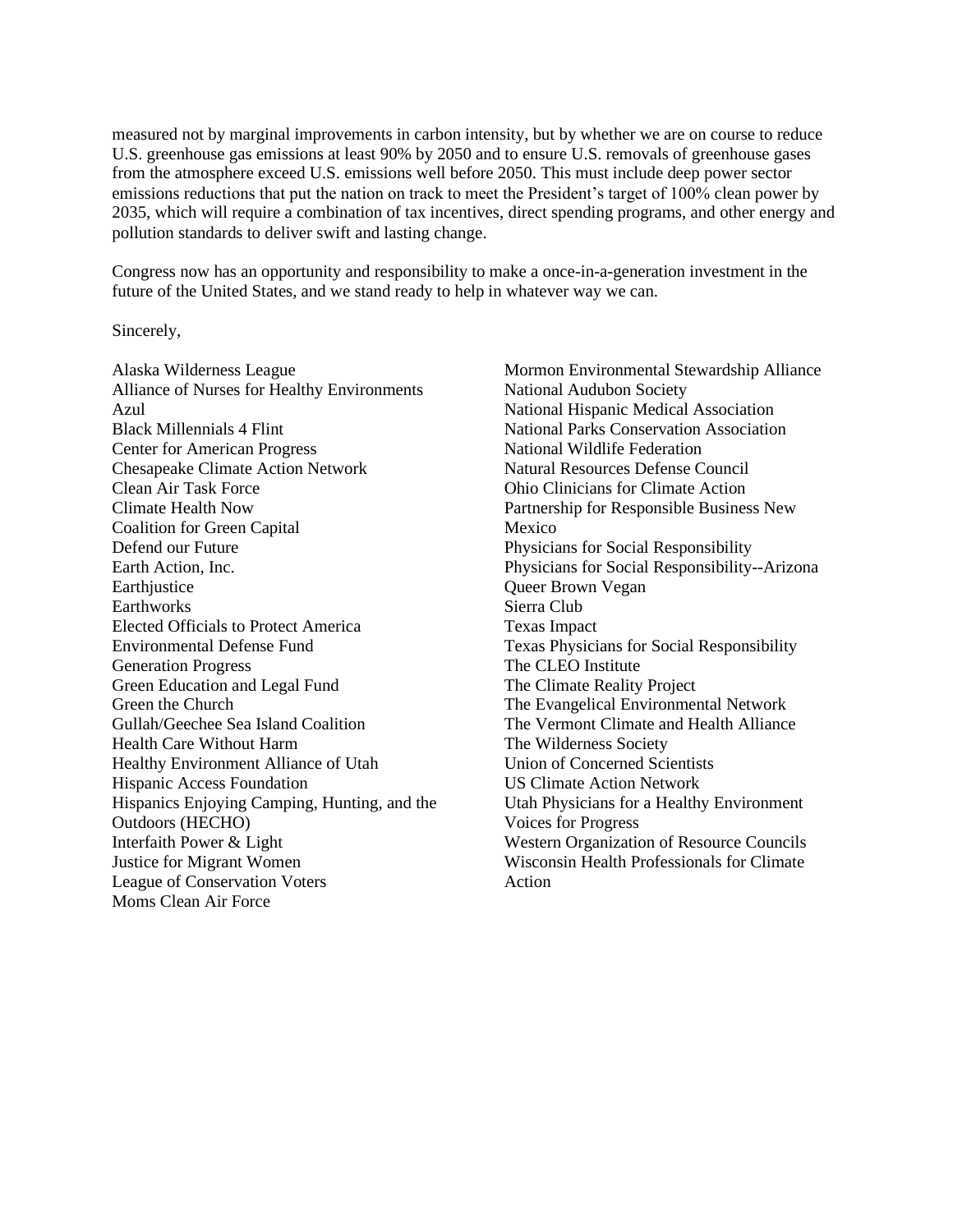# **CLIMATE INVESTMENT STRATEGY**

This document is organized into the following sections for ease of review. The grouping or ordering of these ideas should not be construed as a limitation on the scope of a policy or an indication of priority. Not every organization agrees with every policy suggested in this list. Any bill references are to bills in the 116th Congress.

- Clean Electricity Generation
- Grid Modernization
- Zero-Emission Transportation
- Transit and Smart Growth
- Building Decarbonization
- Affordable Housing
- Manufacturing of Clean Technologies
- Decarbonization of Industrial Processes
- Agriculture
- Conservation
- Pollution Cleanup
- Community Investments
- Economic Development
- Adaptation
- Technology Development
- International Diplomacy

# CLEAN ELECTRICITY GENERATION

**Clean Electricity Incentives.** Provide long-term extensions and expansions with full refundability for new clean electricity generation and energy storage capacity, such as 10-year extensions of the ITC and PTC or a new technology-neutral, emissions-based approach. Consider whether to target incentives to carbon-intensive regions. Support existing zero-carbon electricity generation to prevent unplanned retirements due to artificially low gas prices. Pursue variants of clean electricity or multi-pollutant emissions standards. Consider funding for direct federal procurement of clean energy.

**RUS Loan Forgiveness.** Offer to forgive outstanding loans from the Rural Utilities Service (RUS) for rural electric cooperatives' coal fired power plants in exchange for early retirement and replacement by clean energy.

**Labor Standards.** Provide additional funding for clean energy projects built with high-road labor standards, such as through Sen. Merkley's Good Jobs for 21st Century Energy Act/S. 2185, which would provide an additional 10% investment tax credit. Provide additional funding for clean energy projects built with domestic content standards.

**Renewables on Public Lands.** Establish revenue sharing for responsibly sited renewable energy development projects on public lands and a conservation fund to offset habitat impacts (e.g., Public Land Renewable Energy Development Act, H.R. 3794/S. 2666, and included in H.R. 2).

**Low-Income Clean Energy.** Provide additional financing and grants through DOE for installation of rooftop and community solar, battery storage, electric vehicle charging, electric panel upgrades, and electric appliance replacements (such as through Sen. Duckworth and Rep. McEachin's Low Income Solar Energy Act, S. 2462/H.R. 4291).

**Offshore Wind.** Provide \$26.5 million for BOEM's Office of Renewable Energy to assist in offshore wind lease sales, environmental review, and stakeholder engagement.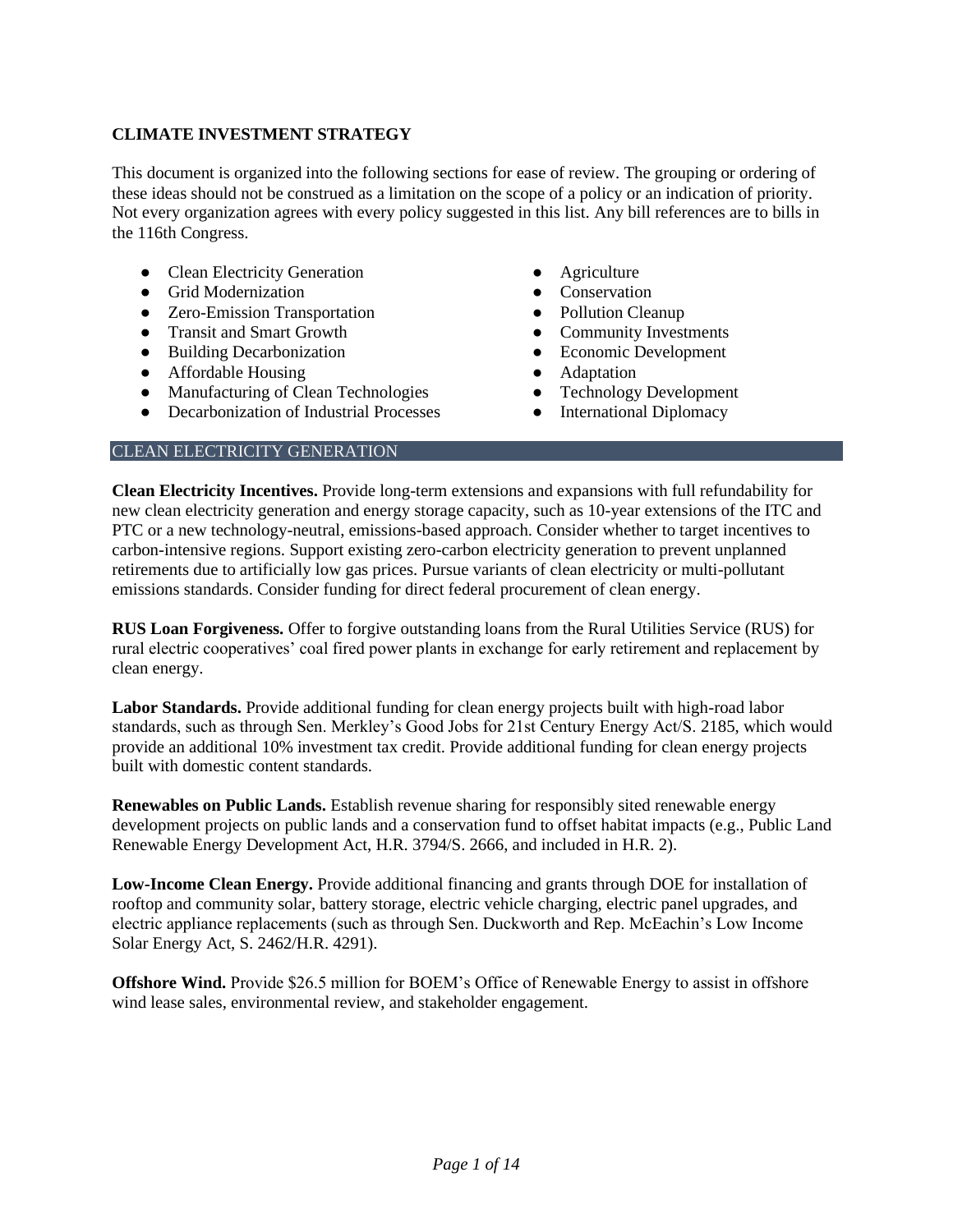#### GRID MODERNIZATION

**Smart Grid Investment Grants.** Reinstate DOE's Smart Grid Investment Grant (SGIG) Program to drive investments in distribution systems and grid-integrated buildings, prioritizing investments that improve resiliency and flexibility, especially in underserved and vulnerable communities.

**Transmission Investment Incentives.** Provide investment tax credits for overhead transmission and at a greater credit value for underground or submarine transmission projects, such as through Sen. Heinrich's Electric Power Infrastructure Improvement Act/S. 3107.

**Energy Storage Grants.** Fund a share of the costs to deploy new energy storage projects in locations on the transmission grid that reduce the need for peaker plants or natural gas storage facilities through a new grant program and/or investment tax credit. Grants should also support behind-the-meter storage resources for large industrial/manufacturing facilities who are interested in enhanced reliability. Additionally, build on the success of the Energy Storage Technology Advancement Partnership and provide funding for competitive grants to communities for the installation of energy storage technologies that can replace fossil-fuel facilities and/or improve resilience, prioritizing disadvantaged or underserved communities and critical facilities such as hospitals and fire stations.

**Storage and Resiliency Research**. Increase funding for the Energy Storage program and Smart Grid Research and Development program in DOE's Office of Electricity Delivery, building on its successful track record of partnering with the private sector and increasing emphasis on collaboration with utilities (see Sen. Smith's Promoting Grid Storage Act/S. 1593).

**Transmission Assistance**. Increase funding to DOE to provide technical assistance to state and regional entities to identify, site, and ultimately approve transmission projects that are in the public interest.

#### ZERO-EMISSION TRANSPORTATION

**Consumer Incentives for Zero-Emission Vehicles.** Offer consumers refundable tax credits or point-ofsale rebates for new or used zero-emission vehicles (ZEVs), and for scrapping internal combustion engine vehicles, with additional incentives and requirements for low-income consumers and labor and domestic content standards sufficient to ensure retention and expansion of domestic automotive sector manufacturing, jobs, and job quality (c.f., Sen. Schumer's Clean Cars for America proposal, modification of 30D tax credit).

**Charging Infrastructure.** Provide grants, rebates, and improved tax credits for enough charging stations to serve the growing fleet of electric vehicles, including public and private charging, with a priority on serving high mileage vehicles and residents of multi-family housing. Incentivize the Electric Vehicle Infrastructure Training Program and domestic manufacturing (c.f., Rep. Levin's EV Freedom Act[/H.R.](https://www.congress.gov/bill/116th-congress/house-bill/5770/text) [5770\)](https://www.congress.gov/bill/116th-congress/house-bill/5770/text). Expand 30C or convert to rebate program tailored to unique needs of medium- and heavy-duty vehicle charging equipment.

**Electric Vehicle Charging Stations for Low-Income Communities**. Increase deployment of electric vehicle charging infrastructure in low-income communities and communities of color (see Rep. Clarke's Electric Vehicles for Underserved Communities Act/H.R. 5751).

**Zero-Emission Transit Buses.** Increase grant funding (such as through the Low and No Emissions Vehicles Program) sufficiently to make all transit buses zero-emission.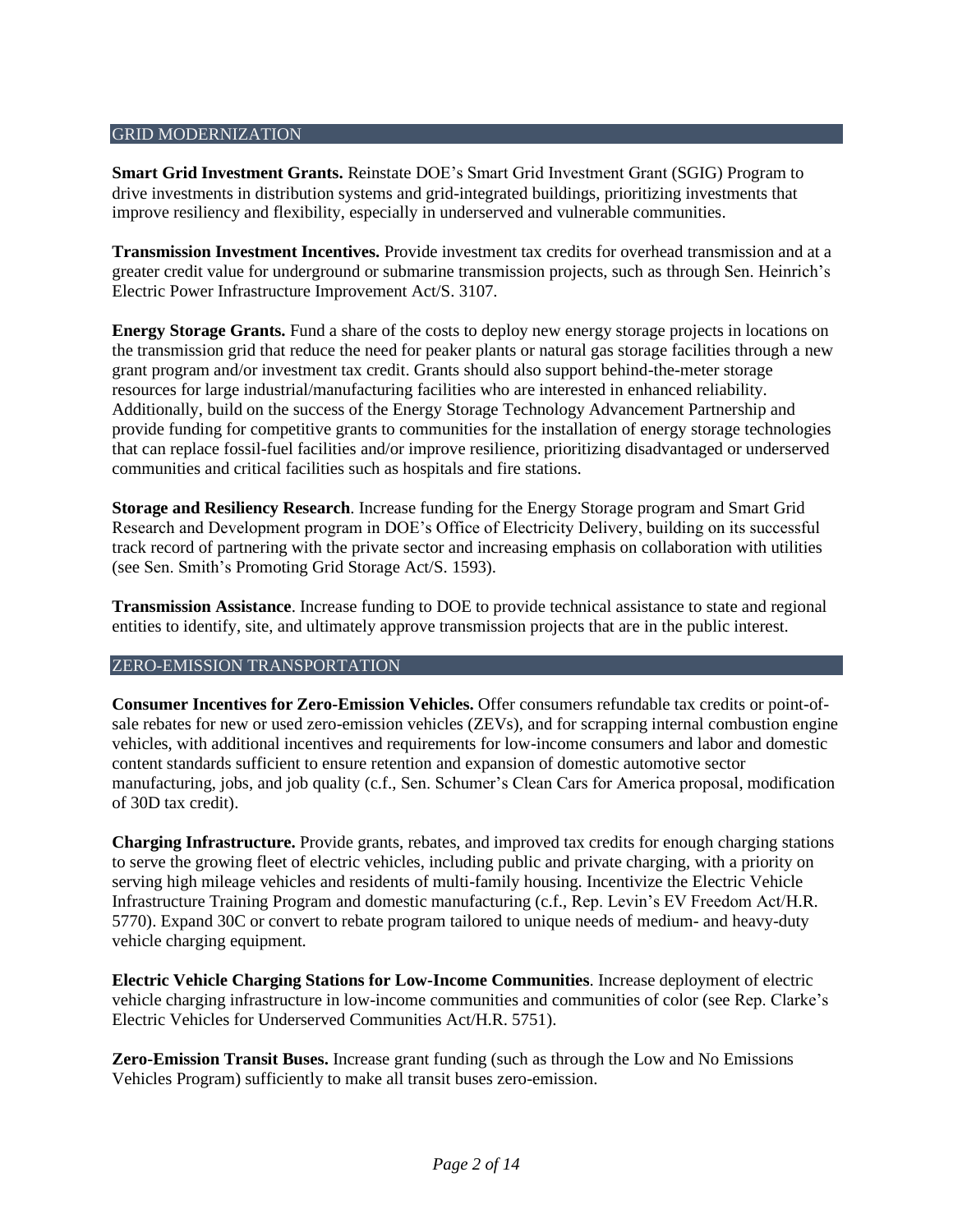**Zero-Emission School Buses.** Increase grant funding (such as through the Diesel Emissions Reduction Act, or Sen. Harris' Clean School Bus Act/S. 1750) sufficiently to make all school buses zero-emission.

**Zero-Emission Trucks and Ports**. Provide grants to cut emissions from ports and medium- and heavyduty trucks through diesel emission reduction grant programs (see H.R. 2 Sec. 25003), port electrification grant programs (see Sec. 1402 of the Senate ATIA), freight electrification grant programs (see Sec. 25002, 33191), and tax incentives, excise tax breaks, and/or vouchers modeled on state programs for zero-emission trucks, including funding for hydrogen fuel cell heavy trucks and fueling infrastructure.

**Electrify Federal Fleets.** Fund agency procurement of zero-emission vehicles, including for USPS, DOD, and National Park Service (see, for example, Sec. 50002 of H.R. 2).

**Sustainable Aviation Fuels.** Establish sustainable aviation fuel tax credits, including a blenders tax credit that is proportional to the amount of climate benefit the fuels deliver, and grant programs for sustainable aviation fuels, such as proposed in Rep. Brownley's Sustainable Aviation Fuel Act/H.R. 8769 and Section 10201 of H.R. 2.

#### TRANSIT AND SMART GROWTH

**Transit and Commuter Rail Investment.** Increase transit and commuter rail operations and capital investment funding, prioritizing investments in disadvantaged communities and with at least \$150 billion over five years for Federal Transit Administration (FTA) formula and bus grants, \$25 billion for Capital Investment Grants, \$30 billion for Amtrak, and \$30 billion for rail grants.

**Expand Transit Funding.** Increase funding and financing for DOT's Federal Transit Administration (FTA) and enhance block and competitive grant programs such as DOT's BUILD, Private Activity Bonds, the National Highway Freight Program, TIFIA, and RRIF to spur integrated community infrastructure investment, deliver local environmental and economic development benefits, and expand affordable and clean options for transit between communities (see Rep. Maxine's Transportation Infrastructure Job Creation Act/H.R. 1428).

**Smart** G**rowth Funding.** Increase formula funding, including at least \$7 billion for the Transportation Alternatives Program (such as through Sec. 1206 of H.R. 2), to build higher-density, transit-oriented, mixed-use neighborhoods that are walkable and bikeable, prioritizing investments in disadvantaged communities. Ensure that funding drives growth in resilient, safe, and affordable locations.

**Planning, Engagement, and Review.** Create significant new funding for community outreach, longrange planning, permitting, and environmental reviews to speed project delivery under appropriate conditions and to make sure that development does not burden disadvantaged communities and that their voices are heard in the process.

#### BUILDING DECARBONIZATION

**Consumer Incentives for Electric Appliances.** Provide point-of-sale and mail-in rebates for electric appliances in replacement of fossil fuel appliances to deploy heat pumps for space and water heating and induction cooktops, as recommended by the House Select Committee on the Climate Crisis.

**Consumer Incentives for Home Retrofits.** Provide incentives for home energy efficiency retrofits (such as through Rep. Welch's HOMES Act/H.R. 2043, which would provide up to \$5,000 per retrofit.) A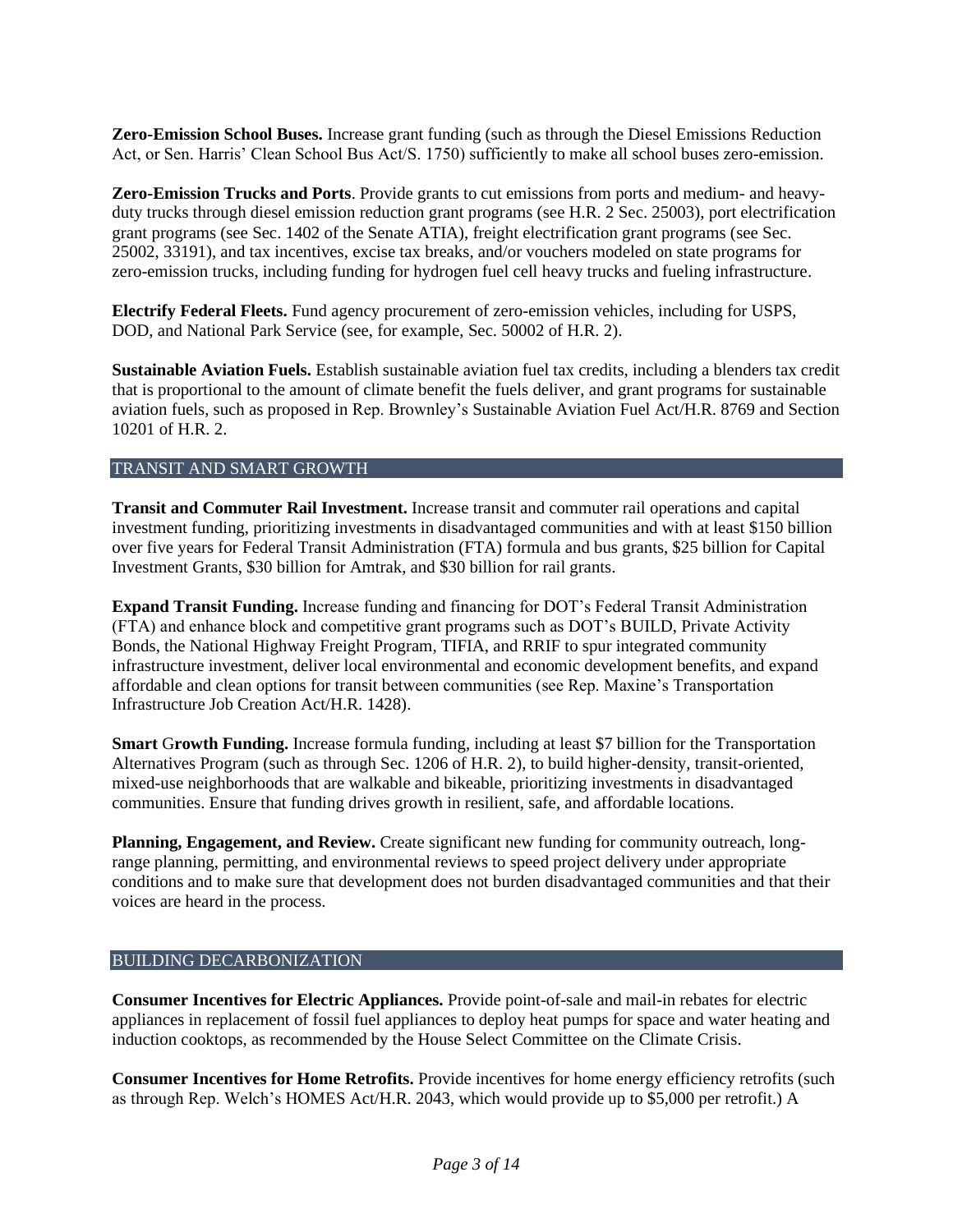similar idea is to create an energy efficiency state revolving fund or reinstate the energy efficiency and conservation block grant.

**Incentives for All-Electric New Builds.** Provide tax credits for all-electric new builds, with additional incentives for on-site solar, energy storage, high degrees of building envelope insulation, and either electric vehicle chargers for every parking space or proximity to high frequency transit.

**Federal Building Retrofits.** Provide supplemental appropriations to retrofit federal buildings to be highly efficient and all-electric wherever possible, driving down the costs of electric appliances.

**Race to the Top.** Reward states with federal funding that update building codes and zoning codes. Conduct education and outreach, fund retrofits appropriate to local circumstances, focus on underserved areas, and support schools, hospitals, and other public buildings.

**Invest in Municipal, University, School, and Hospital (MUSH) Building Energy Efficiency.** Fund the Hill-Burton Program within the Health Resources and Services Administration (HRSA) at \$2 billion over five years for hospital infrastructure, including targeted assistance to speed recovery from extreme weather events, install energy efficiency retrofits, energy storage, and implement microgrid systems to improve resilience (see Sec. 41001 of Rep. Pallone's LIFT Act/H.R. 2741).

**Worker Training.** Provide immediate support to contractor businesses to afford online training in home energy performance (such as through Reps. Welch & McKinley's Hope for Homes Act/H.R. 7325 or Rep. Rush's Blue Collar to Green Collar Jobs Act/H.R. 1315).

**School Retrofits.** Include Rep. Scott's Rebuild America's Schools Act[/H.R. 865](https://www.congress.gov/bill/116th-congress/house-bill/865) in infrastructure investments. Provide sufficient funding to retrofit all K-12 public schools to make them healthy, highly efficient, and all electric. Prioritize repairs key to the health and safety of students and staff. Provide additional funding to simultaneously remediate environmental hazards, such as lead pipes, lead paint, and polychlorinated biphenyls (PCBs) in light ballasts. Install solar and geothermal or air source heating and cooling, when and as appropriate and cost effective. Install bidirectional electric vehicle charging infrastructure for teacher, staff, guest, and school bus parking spaces. Expand opportunities to develop green schoolyards and school gardens. Expand partnership for apprenticeships and pre-apprenticeships.

**High Performance Schools.** Boost the Healthy High-Performance Schools grant program by adding \$50 million in additional funding and allowing for direct action (remediation, testing, monitoring, inspections) for polychlorinated biphenyls (PCBs).

**Expand DOE Weatherization Assistance Program**. Expand and provide additional funding to the Weatherization Assistance Program (WAP) to make fuel switching more cost effective to program implementers (c.f., Rep. Tonko's Weatherization Enhancement and Local Energy Efficiency Investment and Accountability Act[/H.R.](https://www.congress.gov/bill/116th-congress/house-bill/2041/text?q=%7B%22search%22%3A%5B%22weatherization+assistance+program%22%5D%7D&r=4&s=2) 2041).

Low Income Home Energy Assistance Program. Fund the Low Income Home Energy Assistance Program (LIHEAP), which assists families with energy costs related to energy bills and weatherization and energy-related home minor repairs.

**Energy Efficiency Conservation Block Grant.** Increase funding for the Energy Efficiency Conservation Block Grant (EECBG) program to \$3.2 billion per year (see Sec. 33241 of H.R. 2).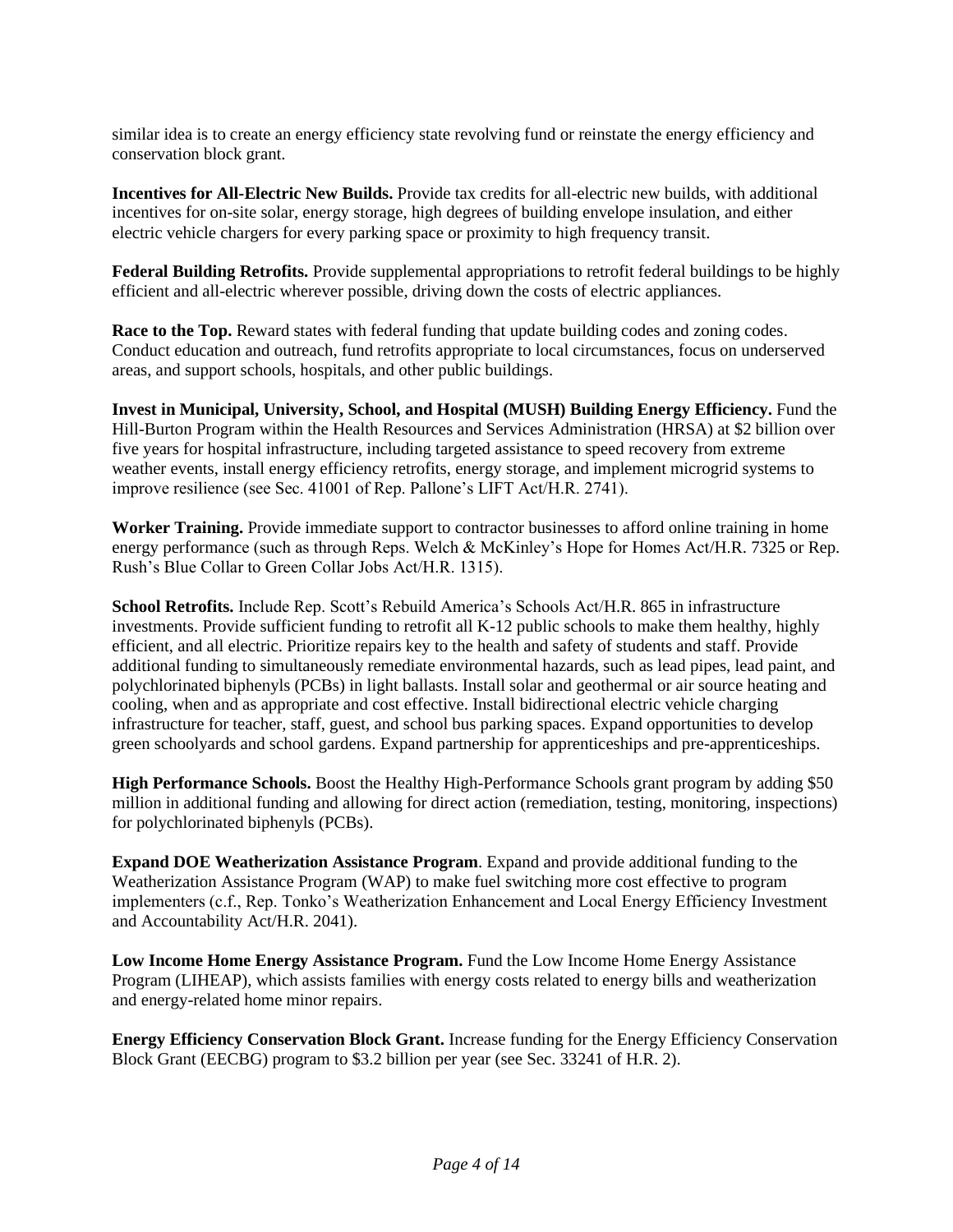#### AFFORDABLE HOUSING

**Affordable Housing.** Fund the HOME Investment Partnerships Program for states to build energyefficient and climate-resilient affordable housing or provide direct rental assistance to low-income households, with a focus on electrification and access to transit. Expand Housing Choice Vouchers and the Low-Income Housing Tax Credit.

**Public Housing.** Increase funding for the Public Housing Operating Fund and the National Housing Trust Fund, with a carveout for energy efficient and climate-resilient public housing.

**Tribal Housing.** Increase funding for the Indian Housing Block Grant program and other programs that support sustainable and resilient affordable housing and the electrification of housing on Tribal lands.

**Anti-Displacement Funding.** Provide funding for anti-displacement strategies such as public, municipal non-profit housing along with the adoption at the local level of inclusionary zoning, rent control, and other tenant protections, potentially including community land trusts in addition to investments in energy efficient and climate-resilient public housing, affordable housing, and housing units generally.

# MANUFACTURING OF CLEAN TECHNOLOGIES

**Advanced Energy Manufacturing Tax Credit**. Reinstate, update, and increase funding for the 48C investment tax credit for domestic clean energy, clean vehicle technology, and industrial emissions reduction technology manufacturing facilities, and target investment to benefit deindustrialized, disadvantaged, and impacted communities.

**Manufacturing Conversion Grants.** Fund the Domestic Manufacturing Conversion and Industrial Retooling grant and loan guarantee program (from Sec. 132 of Rep. Rahall's Energy Independence and Security Act of 2007/H.R. 6), with enhancement for small- and medium-sized manufacturers and updated to include key electric vehicle propulsion technologies and facilitate reinvestment in deindustrialized communities and at-risk plants.

**Advanced Technologies Vehicle Manufacturing Loans.** Expand and update the Advanced Technology Vehicles Manufacturing (ATVM) Loan Program to cover medium- and heavy-duty clean vehicles and the manufacture of strategic components (see Sec. 33342 of H.R. 2.)

**Battery Supply Chain.** Incentives including the 48C tax credit, Advanced Technology Vehicles Manufacturing (ATVM) priority funding, and the 45M tax credit should be adapted to include the manufacturing of key energy and carbon reducing technologies such as battery cells.

**Hydrogen Production Tax Credit.** Support zero-carbon hydrogen production through a new production tax credit, kickstarting production to make hydrogen broadly available for an array of industrial and possibly freight purposes.

**NIST, MEP, Manufacturing USA**. Increase funding for the National Institute of Standards and Technology (NIST) in the U.S. Department of Commerce, including for the Manufacturing Extension Partnership (MEP) and Manufacturing USA, to support domestic manufacturing, innovation, and supply chains.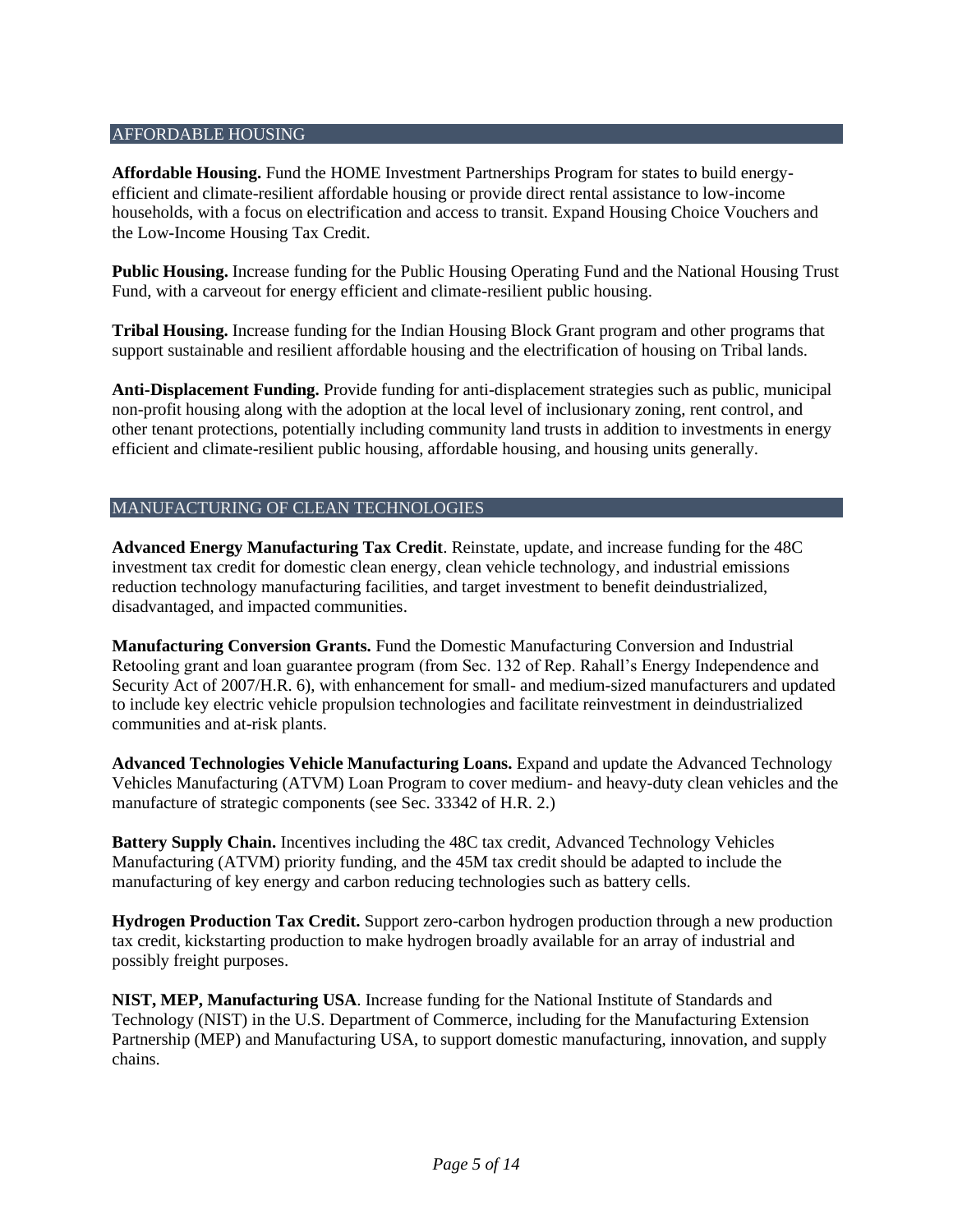# DECARBONIZATION OF INDUSTRIAL PROCESSES

**Capital Investment in Clean Alternatives.** Congress should support a national industrial strategy to reinvest in domestic manufacturing, lead in clean and emerging technology production and supply chain development, and transform industry to make it the cleanest and most competitive in the world. This should include the adoption of tax credits and enhance and expand loan and grant programs to support investments in low- or zero-emission industrial technologies. Incentives should support: 1) low- and zerocarbon process heat systems; 2) carbon capture, transport, utilization, and geologic storage systems; 3) energy efficiency and reduction in waste from industrial processes; and 4) other industrial technologies that drive greenhouse gas emissions reductions in a manner consistent with pathways to decarbonize the industrial sector by midcentury. Any new facility that receives such financial support should not cause a significant increase in hazardous air pollution.

**Deployment Incentives for Clean Alternatives.** Support the production of low- and zero-emissions industrial commodities through federal procurements and new production tax credits.

**DOE Advanced Manufacturing Office**. Scale up the technical assistance programs carried out under DOE's Advanced Manufacturing Office (AMO) with an emphasis on assisting energy-intensive manufacturers, to deploy commercialized technologies and energy management systems, saving manufacturers money and reducing emissions.

**Clean Energy Manufacturing Tax Credits**. Increase the Section 48 investment tax credit for combined heat and power (CHP) and clarify that waste heat to power is also eligible for this credit. Adapt the Section 45M technology production tax credit to fund domestic production (or manufacturer purchase) of strategic clean energy/vehicle component technologies, including batteries, solar cells, and wind components.

**Carbon Capture.** Consider extending and expanding the 45Q tax credit, including to support direct air capture (DAC) deployment and to eliminate minimum capture thresholds for industrial and carbon utilization projects. Consider sunsetting eligibility for enhanced oil recovery. Fund permitting capacity for saline storage and associated capture projects, the EPA underground injection control program for drinking water protection, technology development of direct air capture, the CarbonSAFE program for development of saline geologic storage, and resources for strong social and environmental safeguards and significant stakeholder engagement with the communities where projects may be sited, particularly where that may involve environmental justice communities.

**Eliminate HFCs**. Provide funding through EPA to small and minority-owned businesses for replacing HFC-containing equipment and to collect, reclaim, and safely destroy HFCs (such as through Sen. Kennedy and Sen. Carper's American Innovation and Manufacturing Act/S. 2754). Provide funding to EPA to design and implement a commercial refrigeration heating and air-conditioning service training course for new generation refrigerants.

**Loan Guarantee Programs.** Increase funding for and extend the scope of existing DOE Title17 Innovative Energy Loan Guarantee and Tribal Loan Guarantee programs to support first in-class and subsequent deployment of innovative industrial technologies that modernize energy-intensive manufacturing and reduce industrial emissions.

**Support for State Action.** Support state and local governments in pursuing industrial decarbonization strategies designed for local circumstances, such as through a state block grant program for the expansion of industrial efficiency retrofits.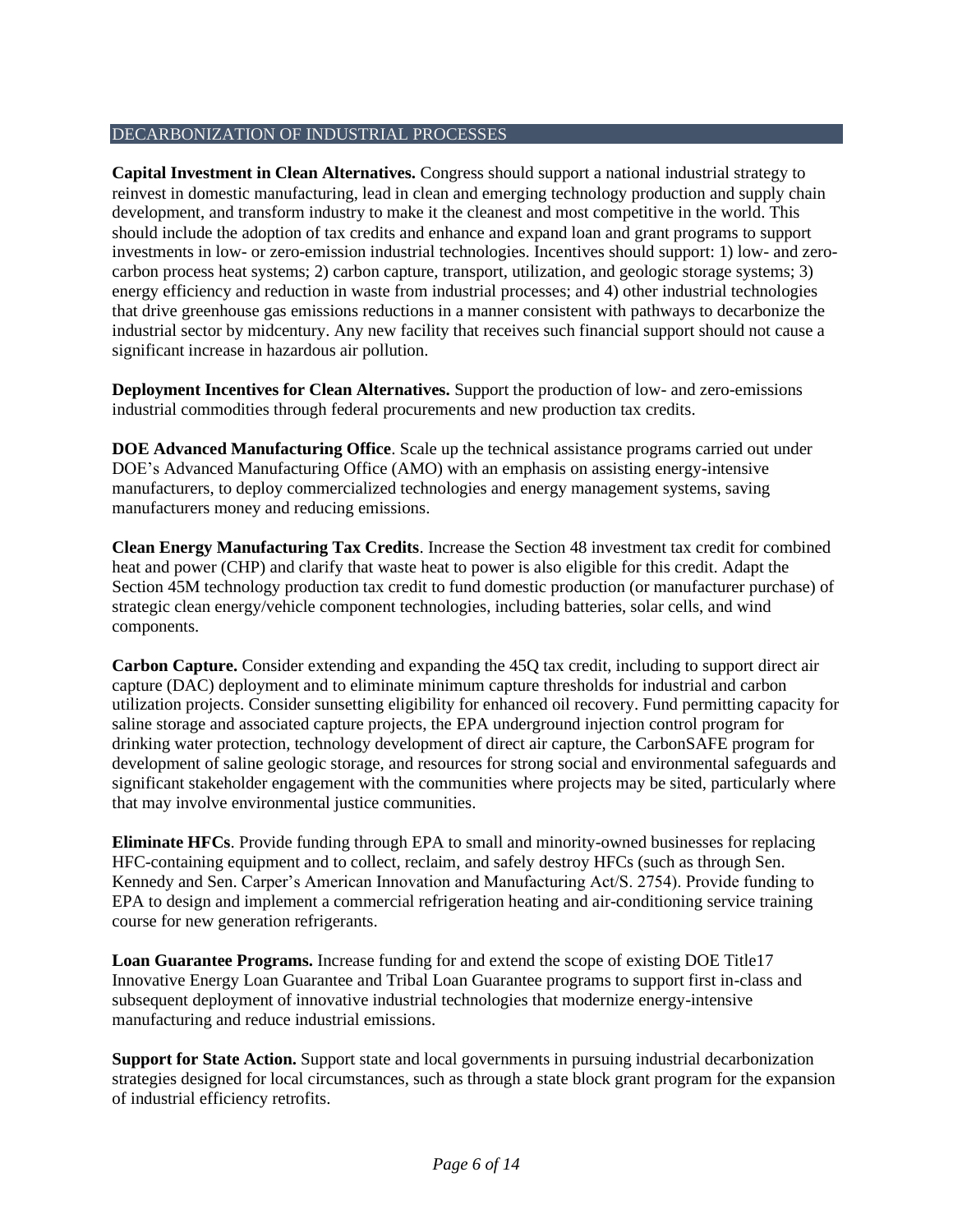**Border Adjustment Mechanism.** Target border adjustments at greenhouse gas-intensive, trade-exposed industries such as aluminum and steel production to prevent carbon leakage.

#### AGRICULTURE

**Environmental Quality Incentives Program.** Increase funding for the Environmental Quality Incentives Program (EQIP) to \$7 billion per year (see Sen. Booker's Climate Stewardship Act/S. 2452), make emission reduction and carbon sequestration a purpose of EQIP, and make these practices eligible for higher payment rates (per provisions in Rep. Pingree's Agriculture Resilience Act[/H.R.](https://www.congress.gov/bill/116th-congress/house-bill/5861) 5861). Add climate as a priority initiative within EQIP. Increase the set-aside for beginning and socially disadvantaged farmers to 10%. Increase funding within EQIP for Conservation Innovation Grants (CIG) to \$200 million per year (S. 2452) and add as a research priority practices that sequester carbon and/or reduce GHG emissions. Additionally, this also includes increasing funding to \$100 million per year to expand the USDA Soil Health Demonstration trials (S. 2452).

**Conservation Stewardship Program.** Increase funding for the Conservation Stewardship Program (CSP) to \$4 billion per year and give priority to applications that include multiple climate-smart agriculture practices. Increase set-aside for beginning and socially disadvantaged farmers to 30% (per HR 5861).

**Conservation Reserve Program.** Increase funding for the Conservation Reserve Program (CRP) to enable a higher acreage cap of 36 million acres. Hold an emergency CRP signup that includes an additional emergency incentive payment equal to the annual rental rate to drive enrollment and support farmers and ranchers. Provide a higher emergency incentive payment rate for continuous practices. Increase rental rates and restore incentive payments to further drive enrollment. Allow for longer-term continuous CRP contracts.

**Agricultural Conservation Easement Program.** Double funding for the Agricultural Conservation Easement Program (ACEP) and require conservation plans for all agricultural land easements, not just those that have highly erodible lands. Conservation plans should address all identified resource concerns as well as goals for increased carbon sequestration and/or reduced emissions. Target easements to areas at risk of conversion and lands with high carbon sequestration potential.

**Soil Carbon Accounting at USDA and USFS:** Double funding for the USFS Forest Inventory and Analysis program and the USDA NRCS Natural Resources Inventory.

**Growing Good Ag Jobs**. Fund a new program to help farmers transition to organic/ regenerative/sustainable practices, including technical assistance, grants, research, etc. Link with expanded civilian conservation corps programs that include projects on private lands, such as restoring riparian areas, planting prairie strips, and building compost infrastructure.

**Agricultural Adaptation Staffing, Outreach, and Technical Assistance.** Provide mandatory funding for state Climate Hubs and the Long Term Agricultural Research (LTAR) network. Significantly expand and make mandatory the Conservation Technical Assistance Program. Increase funding for technical assistance within the Natural Resources Conservation Service (NRCS), the Farm Service Agency, National Organic Program (NOP), and other USDA agencies, with a focus on guidance on practices benefiting long-term climate adaptation and mitigation. Invest in new farmer training on climate-smart agriculture practices through increasing funding for the Farming Opportunities Training and Outreach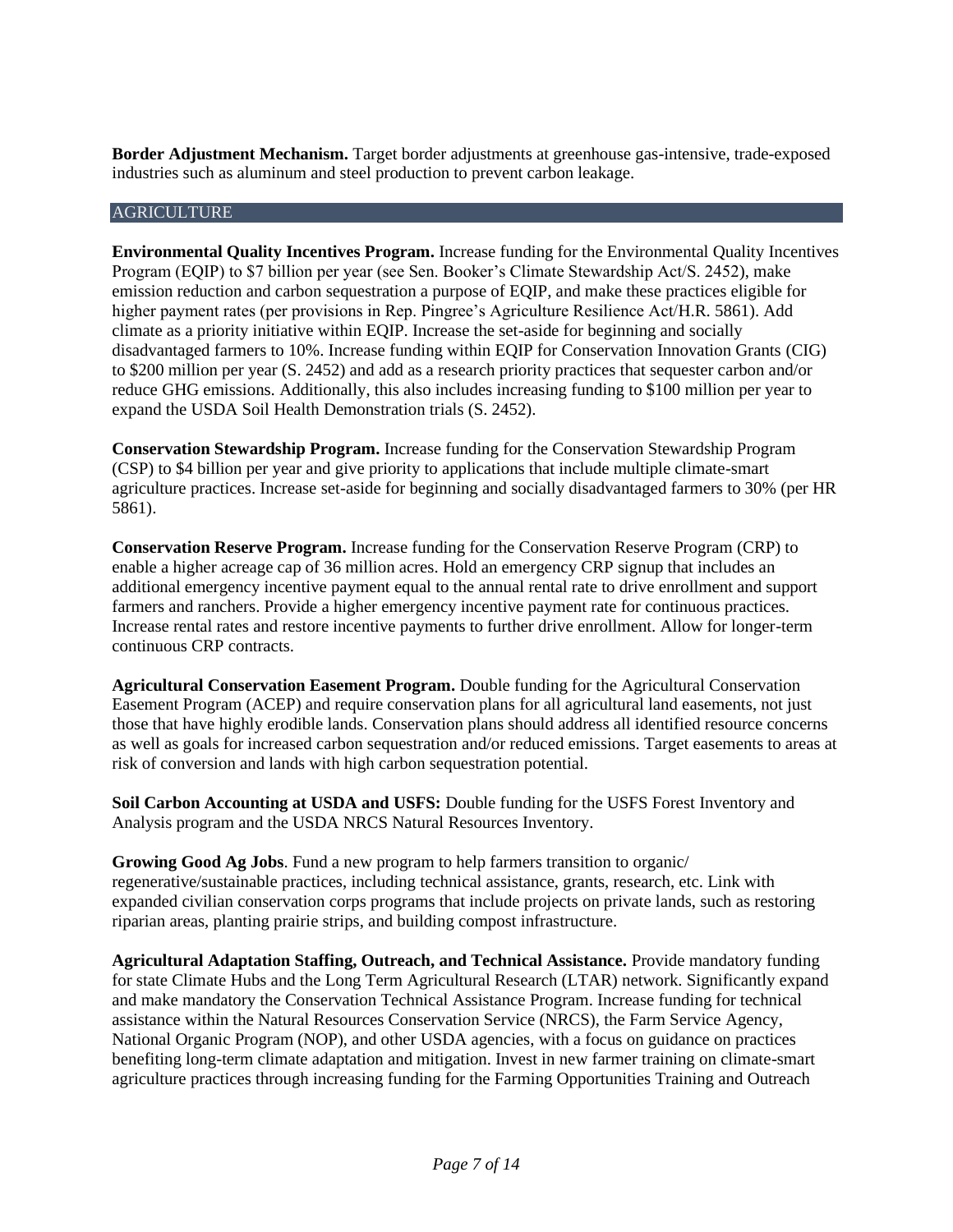(FOTO) Program and including trainings on climate-smart agriculture and the 2501 Outreach and Assistance for Socially Disadvantaged and Veteran Farmers and Ranchers Program.

**Other Agriculture Programs:** Double the funding for Agricultural Conservation Easement Program (ACEP). Double the funding for the Organic Certification Cost Share Program (OCCSP). Double the funding for the Regional Conservation Partnership Program (RCPP) and add carbon sequestration and emissions reductions as a purpose of the program; carbon sequestration and emissions reduction should also be added as evaluation criteria for proposals. Additionally, RCPP should prioritize partnerships that include traditionally underserved and climate-vulnerable communities.

**Sustainable Agriculture Research.** Increase and direct funding for government R&D and innovation in climate-smart crop and animal agriculture and resilience through the Sustainable Agriculture Research and Education (SARE) Program; the National Institute of Food and Agriculture (NIFA); the Economic Research Service (ERS); the Agricultural Research Service (ARS); the Agriculture and Food Research Initiative (AFRI); the Agricultural Marketing Service (AMS), including the National Organic Program (NOP); the Foundation for Food and Agriculture Research (FFAR); and other relevant programs. Provide mandatory funding for state Climate Hubs and the Long Term Agricultural Research (LTAR) network.

**REAP: Accelerate On-Farm and Rural Small Businesses Adoption of Renewables and Energy Efficiency.** Triple USDA mandatory and discretionary funding for the oversubscribed Rural Energy for America Program (REAP) and include a 15% renewable grants reserve fund to serve underutilized technologies and direct USDA to substantially increase outreach and education activities, with particular attention to rural small businesses and minority and disadvantaged farmers and ranchers.

**Sodsaver.** Expand and enforce Sodsaver nationally. The current bill to expand the program nationwide is the bi-partisan [American Prairie Conservation Act/](https://www.congress.gov/bill/115th-congress/senate-bill/1913)S.1913 (115th Congress), which reduces the tilling of native sod by reducing crop insurance premiums by 50% for lands where native sod is tilled.

**Commodity Credit Corporation.** Double the Commodity Credit Corporation (CCC) borrowing cap to \$60 billion to reflect 90 years of inflation. Changing the amount that USDA can borrow (a policy change with outcomes for mandatory and discretionary spending, which should make it eligible for reconciliation) will change the amount that all programs can borrow to strengthen the farm safety net and increase spending for climate, conservation, and farm programs.

# **CONSERVATION**

**Reforestation and Tree Planting**. Invest \$45 billion over 10 years to support reforestation and ecologically-appropriate increased forest stocking, as well as agroforestry and silvopasture establishment on private agricultural lands, where ecologically appropriate without negative side effects on food production or biological diversity, and urban reforestation. For non-federal lands, investment could flow through a tax credit program, direct payment program, and/or state grant program.

**State and Private Forestry**. Provide \$30 million through the USFS for State Forest Action Plan elements that stimulate job creation, improve forest resilience, and increase carbon sequestration. Fund technical assistance to forest landowners.

**Conserving and Restoring for Sequestration and Resilience.** Target conservation and restoration programs to maintain a carbon sink, improve ecosystem resilience, and support equitable access to natural areas through various programs that advance science-based, climate-informed, and environmentally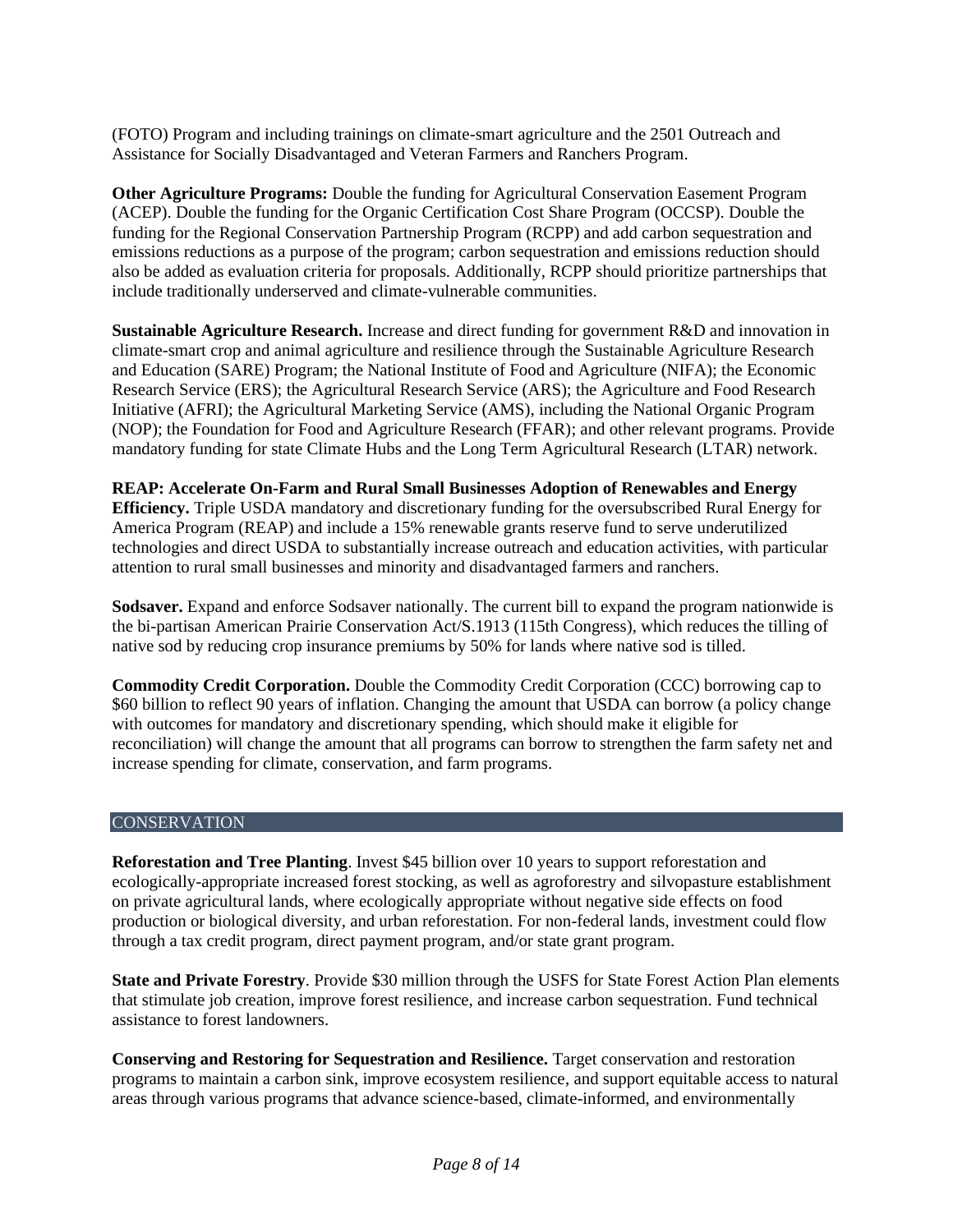reviewed projects. This necessitates greater investments in watershed and landscape-scale ecosystem restoration programs, such as the NOAA Resiliency and Habitat grants,the USFS Wildlife and Fisheries Habitat Management Programs, Urban & Community Forestry Program, Forest Legacy Program, Legacy Roads and Trails Program, Collaborative Forest Landscape Restoration Program, and Watershed Restoration Action Plan implementation. Invest in endangered and at-risk species recovery at FWS and NOAA, including through implementation of the National Fish, Wildlife, and Plants Climate Adaptation Strategy, safeguarding key wildlife corridors, including on tribal lands, (see the Wildfire Corridors Conservation Act, H.R. 2795/S. 1499 and Tribal Wildlife Corridors Act, H.R. 5179/S. 2891), and addressing invasive species, including through the full and rapid implementation of the National Invasive Species Management Plan.

**Secure Rural Schools Program**. Alter the Secure Rural Schools (SRS) program to provide sufficient funding to SRS counties while decoupling county payments from unpredictable and highly volatile timber receipts that are a perverse incentive for unsustainable and environmentally damaging timber harvests.

**Conservation Service Corps**. Support 500,000 workers over the next five years for one of several proposals to create a Climate Corps, reinstate the Civilian Conservation Corps, or invest in existing conservation service corps and other stewardship organizations (c.f., Rep. Neguse's 21st Century Conservation Corps for Our Health and Our Jobs Act/H.R. 7264). This program should fund work on climate resilience and natural infrastructure, among other projects, and ensure partnerships with unions and with quality workforce training programs, such as pre-apprenticeship pathways into registered apprenticeship programs and other union training programs as well as community colleges and non-profit organizations. It should also include strong protections against private and public sector job displacement. This new program should center equity at its core and ensure greater opportunity and career pathways for women and people of color.

Payments in Lieu of Taxes **Expansion.** Permanently fund the Payments in Lieu of Taxes (PILT) Program and alter the formula to provide additional revenue for counties that permanently protect public lands, especially rural counties with large percentages of public land.

**Protecting the Arctic Refuge.** Restore protections for the Arctic Refuge by repealing Section 20001 of the 2017 Tax Act and end the failed leasing program.

**Lease Buyout Fund for Priority Conservation Areas.** Fund the purchase and retirement of previously issued oil, gas, and coal leases on federal lands to be withdrawn from future leasing, with priority for conservation, climate, and environmental justice.

**Federal Oil and Gas Reforms**. Reform royalty rates for federal oil and gas leasing, increase minimum bids, increase rental rates, end non-competitive leasing of federal lands, end leasing of low potential lands, and increase bonding rates for onshore oil and gas remediation (and offshore if desired).

**Coastal Conservation.** Authorize a \$3 billion grant program to benefit coastal habitats and resiliency. Create a \$50 million federal grant program to assist states, localities, and NGOs in constructing living shorelines. Increase funding for EPA Geographic Programs and funding for National Estuary Programs (NEPs) to support adaptation, resilience and restoration efforts in economically and ecologically important estuaries.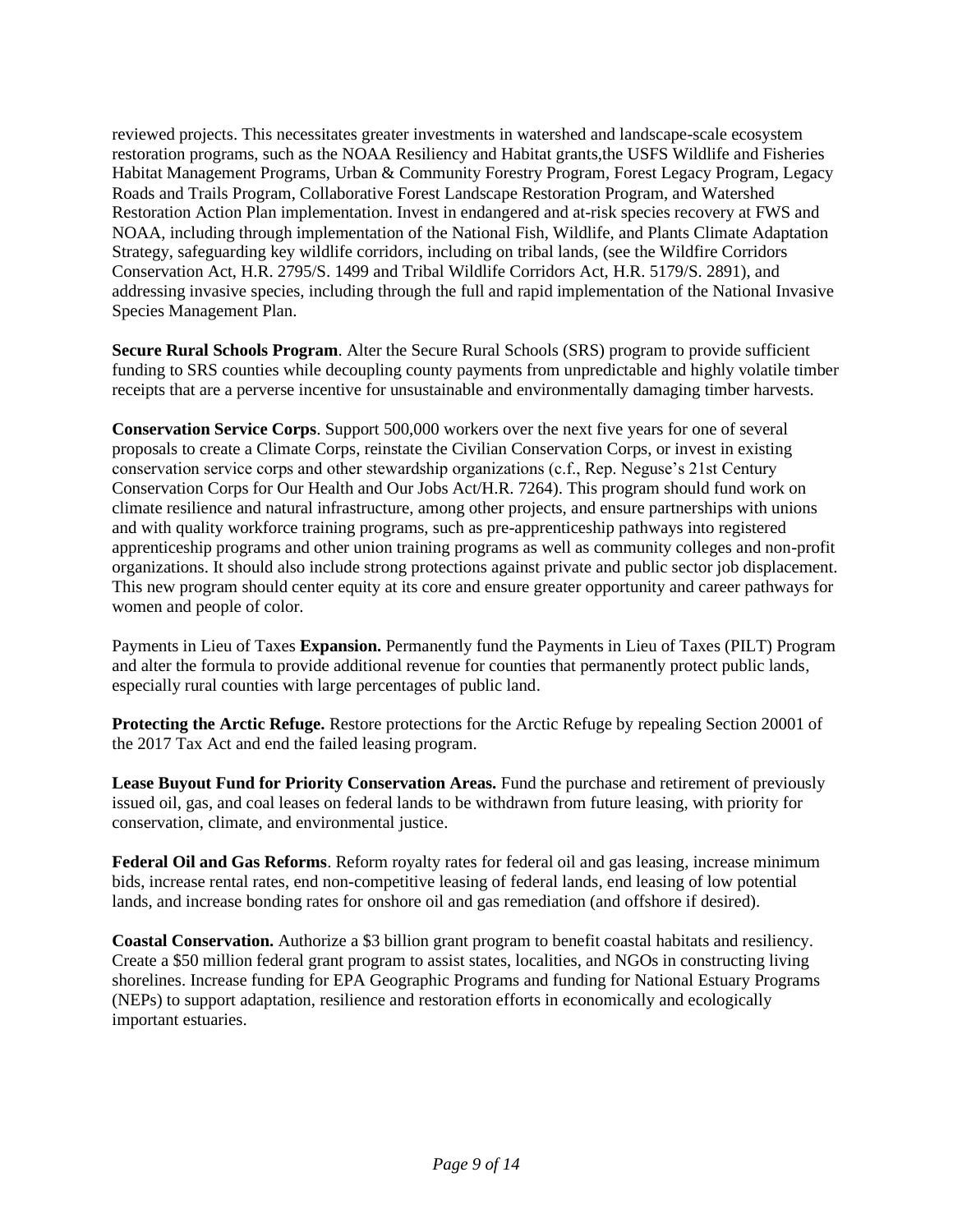#### POLLUTION CLEANUP

**Pollution Remediation.** Increase annual funding for Superfund clean-up to \$20 billion, for Superfund Emergency Response and Removal to \$840 million, for Brownfield Redevelopment to \$2 billion, and for the CARE Program to \$100 million (such as through Sen. Booker and Rep. Ruiz's Environmental Justice Act, S. 2236/H.R. 3923). Furthermore, pass and fully fund at \$56 billion over 10 years Sen. Booker's Environmental Cleanup Infrastructure Act/S.1669 (115th Congress) to devote an additional \$30 billion to Superfund sites. Local impacts of climate change must be included in Superfund site planning and remediation.

**Pollution Monitoring.** Fund fence-line pollution monitoring at \$90 million (such as through Sen. Duckworth and Rep. Rochester's Public Health Air Quality Act, S. [4369](https://www.congress.gov/bill/116th-congress/senate-bill/4369/all-info)[/H.R. 7822\)](https://www.congress.gov/bill/116th-congress/house-bill/7822).

**Enforcement.** Provide funding for EPA to enforce environmental regulations to ensure compliance and enforcement with environmental regulations.

**Clean Water.** Build on the \$90 billion for the protection of and improved access to clean water in H.R. 2, which included \$40 billion for wastewater, \$25 billion for drinking water, \$22.5 billion for lead service line replacement, and \$500 million a year for PFAS clean up, by adding the following: \$22.5 billion (for a total of \$45 billion) for replacing all lead service lines and a \$100 billion infusion into the Clean Water and Drinking Water State Revolving Funds, with at least a 20% set-aside as grants for disadvantaged communities and at least a 20% set aside for green infrastructure. Direct an additional \$10.5 billion for the Small & Disadvantaged Communities program, Alaska Native Villages and Rural Communities Water Grant program, US-Mexico Border Water Infrastructure program, Sewer Overflow Grant program, and the Water and Waste Disposal Loan and Grant program. Also, permanently extend the Buy America provision for the Drinking Water State Revolving Fund (see Sec. 22110 and Sec. 33104 of H.R. 2).

**Equity Research.** Provide adequate funding for national laboratories or EPA to develop and maintain a public-facing, community-specific impact modeling tool and an Environmental Justice Screening Tool for regulatory use.

# COMMUNITY INVESTMENTS

**Green Bank**. Establish a new organization or agency with \$100 billion to invest in clean energy, infrastructure, clean technology manufacturing, and resilient communities, with a focus on underserved communities (c.f., Clean Energy and Sustainability Accelerator Act, Rep. Dingell's H.R. 806 in the  $117<sup>th</sup>$ Congress or Sec. 33192 of H.R. 2 in the 116<sup>th</sup> Congress). . Ensure labor standards and domestic content requirements.

**Community Development.** Provide full funding in Community Development Block (CDBG) grants at a minimum of \$30 billion annually, including disaster recovery and mitigation subcomponents, and \$2 billion for the Community Development Financial Institutions (CDFI) fund to support equitable and climate-resilient community development and investments in public health and social services to support communities in transition, environmental justice communities, and frontline communities.

**Federally Qualified Health Centers.** Expand funding for the Health Resources and Services Administration's (HRSA) health center program to ensure that environmental justice communities have access to critical, affordable, and life-saving health care services during the pandemic and beyond.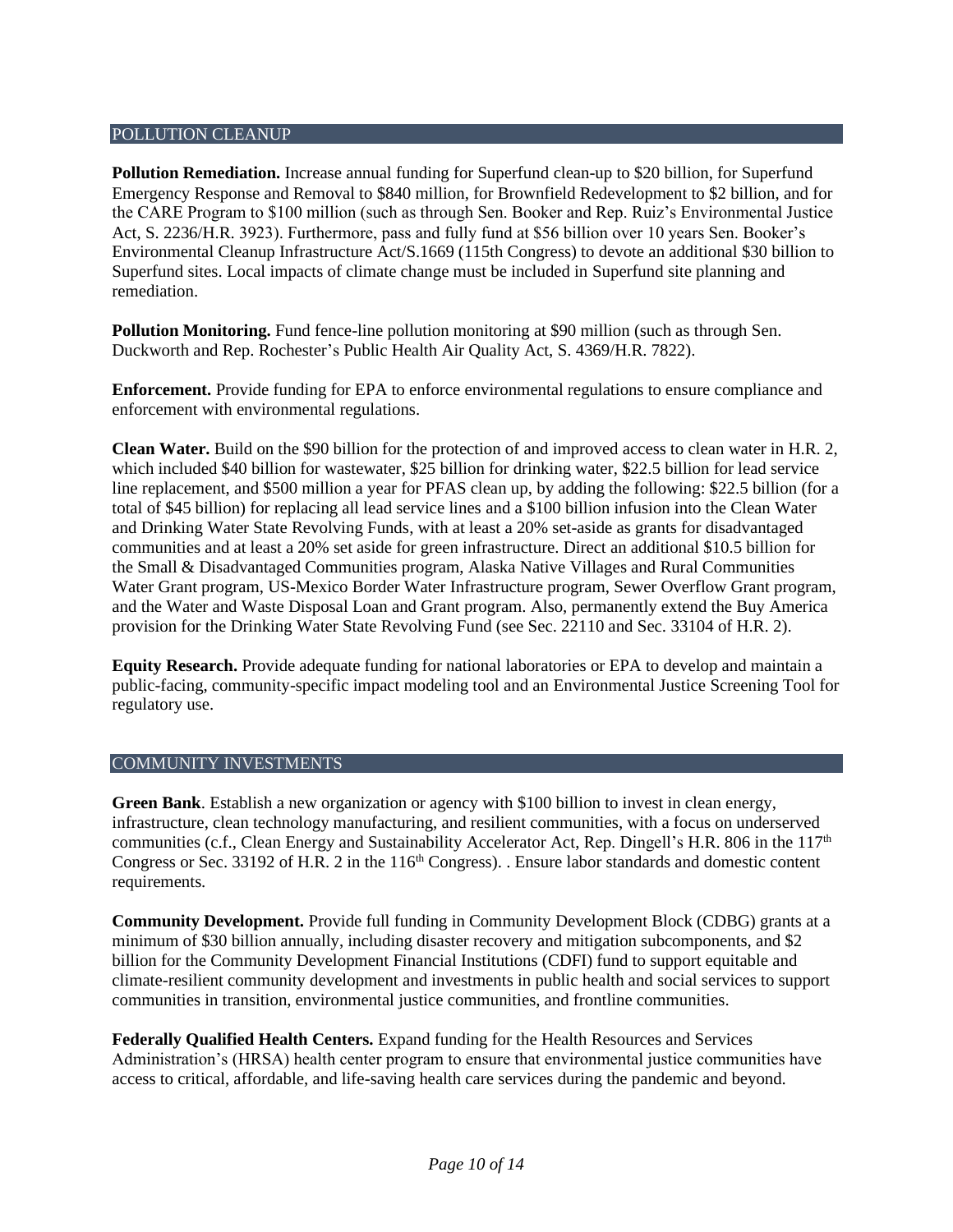**EJ Small Grants.** Increase funding for EPA's Environmental Justice Small Grant (EJSG) Program to \$6 billion, increase the grant size to up to \$500,000, and increase the grant period from one to two years.

**Grants to Disadvantaged Communities.** Reduce disparities for frontline communities affected by climate change by increasing funding for EPA's Multipurpose Grants to States and Tribes, Collaborative Problem-Solving Cooperative Agreement Program, and Community Action for a Renewed Environment Grant Program.

**Engaging Communities in Planning.** Provide additional funding through DOE's State Energy Program to incorporate social equity outcomes in state planning, conduct community outreach and planning engagement, and provide technical assistance to environmental justice communities.

**Workforce Development in Low-Income Communities.** Provide funding to promote high-quality, family-sustaining, environment- or infrastructure-related jobs in communities that need them the most (such as through Rep. Bass' Build Local, Hire Local Act, H.R. 4101/S. 2404 or Rep. Rush's Blue Collar to Green Collar Jobs Act/H.R. 1315, OSHA's Susan Harwood Training Grant Program, FEMA's Community Emergency Response Training Program, the Brownfields Environmental Workforce Development and Job Training Grants Program, and the National Institute of Environmental Health Science (NIEHS) Environmental Career Worker Training).

**Local Parks Investment in Underserved Communities.** Fund local parks to provide equitable access to nature and recreation, reduce the urban heat island effect, protect at-risk jobs, spur local economic development, and improve outdoor recreation infrastructure, while addressing historic inequities in park access (see Rep. Barragan's Outdoors for All Act/H.R. 4512, Rep. Neguse's 21st Century Conservation Corps for Our Health and Our Jobs Act/H.R. 7264, and Sen. Harris' Outdoors For All Act/S. 1458; National Park Service's Every Kid Outdoors Program; the Outdoor Recreation Legacy Partnership (ORLP)), and support an emergency investment of \$500 million for local parks in underserved communities.

**Federal Water Assistance Program**. Establish a Federal Water Assistance Program, closely modeled around the Low Income Home Energy Assistance Program (LIHEAP), to support water assistance and affordability for low-income families.

# ECONOMIC DEVELOPMENT

**Coal Community Investment.** Provide \$4 billion over 10 years for community revitalization and economic development in coal-impacted communities through expanding the Appalachian Regional Commission's POWER Initiative, Economic Development Administration's Assistance to Coal Communities program, Department of Labor's Employment and Training Administration, and relevant programs at the USDA, EPA, DOE, SBA, and other agencies. This should include specific funding dedicated to increased staffing for these programs and requirements for measuring the impacts of investments.

**Abandoned Mine Reclamation.** Extend Title IV of the Surface Mining Control and Reclamation Act for at least 15 years and commit \$1 billion over five years from the Abandoned Mine Land Reclamation Fund (AML fund) for the benefit of coal communities (such as through Rep. Cartwright and Sen. Manchin's RECLAIM Act, H.R. 2156/S. 1232). Congress should also enact Sen. Booker's Environmental Justice Legacy Pollution Cleanup Act/S. 4617, which would provide an additional \$10 billion for the AML fund.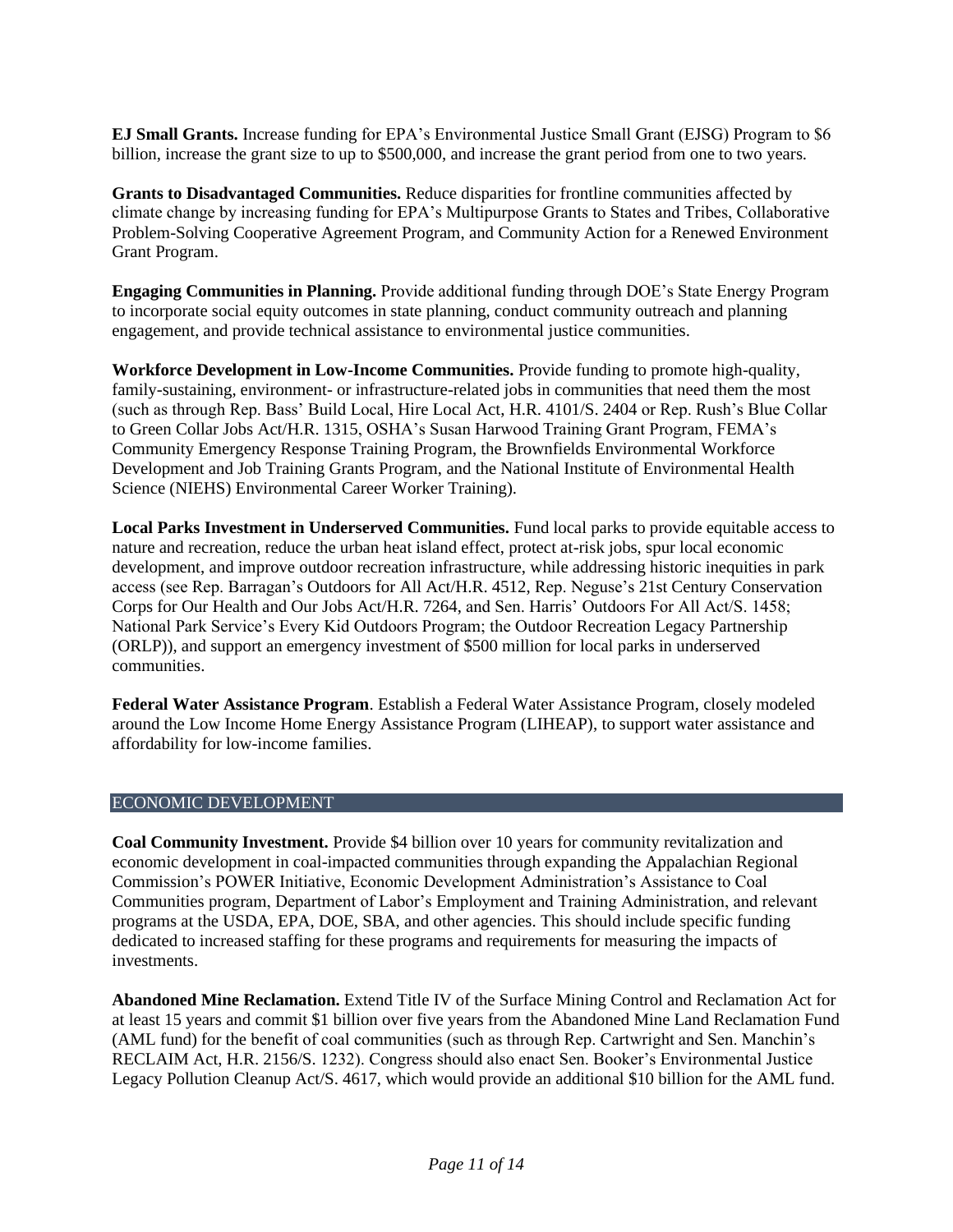**Hardrock Mining Reform.** Require companies to pay royalties for the ability to extract hardrock mineral resources from public lands (such as through Sen. Udall's Hardrock Mining and Reclamation Act/S. 1386) to minimize community responsibility for cleaning up abandoned mines.

**Abandoned Hardrock Mine Clean-up**. Reform the 1872 mining law and end patenting; require a fair royalty for mining on public lands as well as a displaced materials fee; and use both to create a reclamation fund addressing hardrock clean-up (see Rep. Grijalva's Materials Act of 1947/H.R. 2579 and Sen. Udall's Hardrock Mining and Reclamation Act/S. 1386.). Pair reform with \$5 billion investment to begin tackling an EPA-estimated \$50 billion dollar backlog. H.R. 2579's CBO score generates \$3.4 billion over 10 years.

**Abandoned Mine Clean-up**. According to OSMRE, it will cost at least \$10 billion to reclaim the remaining high priority abandoned mines across the country. Reauthorize the Abandoned Mine Land Program fees, and expand the payments from the fund for abandoned coal mine clean-ups (see Rep. Cartwright's AML Reauthorization Act/H.R. 4248, included in H.R. 2). Reclamation and remediation require a sizable workforce that can immediately mitigate the impact of layoffs and put former coal employees back to work.

**Black Lung Disability Trust Fund.** The Black Lung Disability Trust Fund, set to be \$15 billion in debt by 2050, provides critical benefits and medical care for miners and families. Congress should hold coal companies liable for continued contributions to the fund by extending and increasing the coal excise tax for at least 10 years to ensure fund solvency (see Rep. Scott's Black Lung Benefits Disability Trust Fund Solvency Act[/H.R.](https://www.congress.gov/bill/116th-congress/house-bill/3876) 3876.)

**Orphan Well Clean Up.** Establish an orphan well cleanup fund (such as the \$2 billion fund created through Sec. 84101 of H.R. 2) to plug and reclaim dangerous and polluting abandoned oil and gas wells. Federal bonding, idle well, and idle well transfer reform should also be included either through administrative action, separate legislation (such as Rep. Lowenthal's Bonding Reform and Taxpayer Protection Act/H.R. 4346, also included in H.R. 2), or paired legislation (such as Sen. Bennet's Oil and Gas Bonding Reform and Orphaned Well Remediation Act/S. 4642) to ensure the program is not an industry bailout and addresses both the existing population of orphan wells and the drivers of potential future orphan wells.

**Royalties Buyout.** Invite states that lease fossil fuels on federal lands to opt in to a federal buyout of their estimated revenue shares, providing \$11 billion that would stabilize state budgets and extricate them from unsustainable and unpredictable fossil fuel markets.

**Broadband Access.** H.R. 2 (Sec. 31301, 31141) would provide \$100 billion to deliver affordable, highspeed broadband Internet access to every part of the country, prioritizing underserved communities.

**Southeast Crescent Regional Commission.** Fully fund the Southeast Crescent Regional Commission (SCRC), including back payments. The program was authorized to receive at least \$30 million every year from 2009 through 2019; it was never appropriated more than \$250,000.

# ADAPTATION

**Pre-Disaster Mitigation.** Provide \$4 billion as a direct appropriation to supplement the Building Resilient Infrastructure and Communities (BRIC) 6% set aside in the Stafford Act and prioritize investments in disadvantaged communities. Increase funding for the Hazard Mitigation Grant Program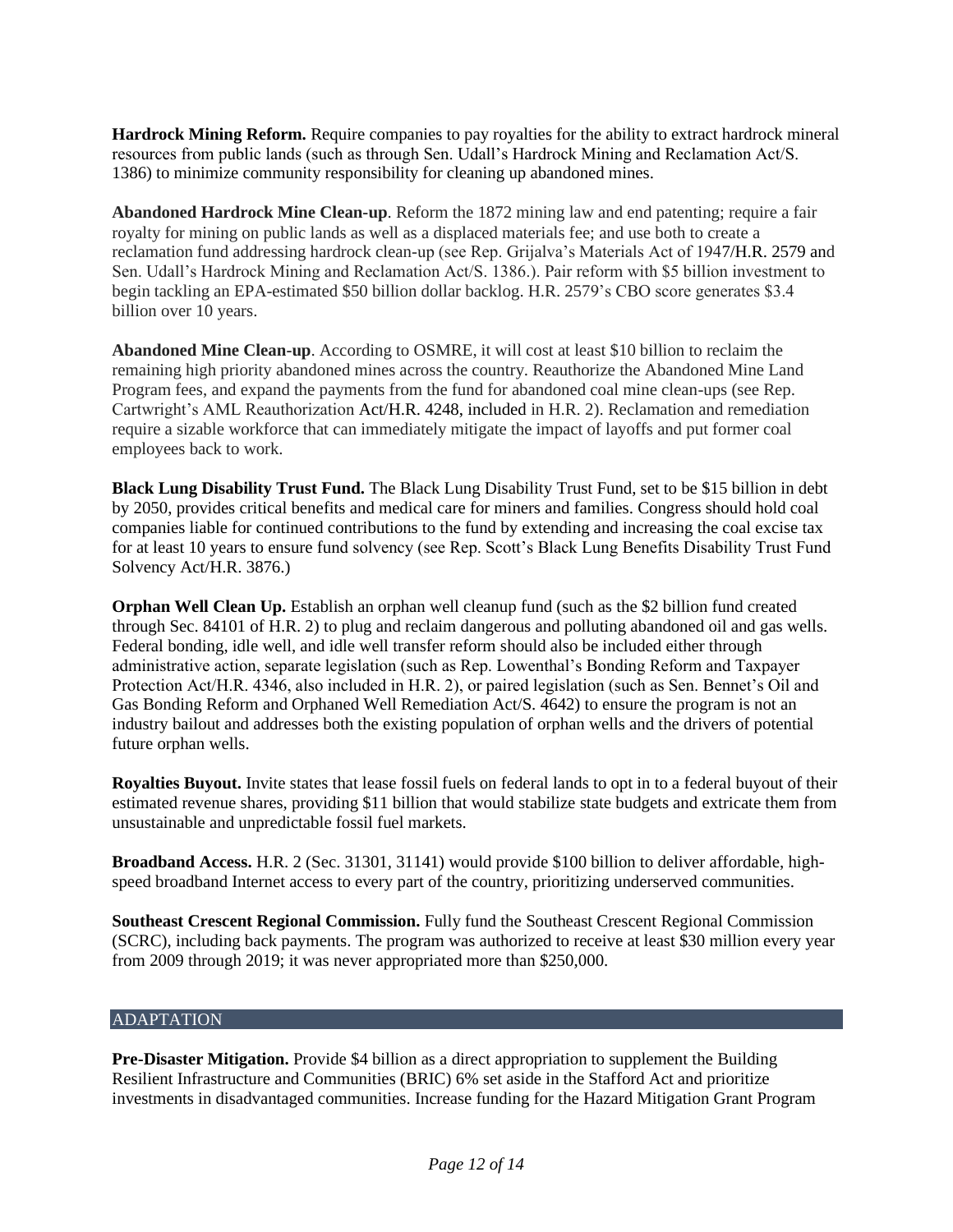(HMGP) to supplement the sliding scale set aside in the Stafford Act (c.f., Sec. 23002 of H.R. 2 regarding low-interest loans).

**Wildfire Resilience.** Rep. Neguse's 21st Century Conservation Corps for Our Health and Our Jobs Act/H.R. 7264 proposes \$200 million for the National Fire Capacity Program through states to support community development and implementation of wildfire defense plans.

**Flood Mitigation.** H.R. 2 (Sec. 60005) provides \$1 billion for flood mitigation. Rep. Waters' National Flood Insurance Program (NFIP) Reauthorization Act/H.R. 3167 would provide \$500 million per year for flood mapping. Prioritize investments in disadvantaged communities.

**Safe Dams Fund.** Create a \$1 billion fund to remove unnecessary and unsafe dams with matching grants to states.

**Water Supply.** H.R. 2 provides \$1 billion to municipalities for watershed, wet weather, and resiliency projects (Sec. 22104) and \$3.5 billion for western water infrastructure and drought resiliency measures (Sec. 81201-81252).

**Coastal Resilience.** Increase funding for grant programs in NOAA Fisheries to address climate change impacts on fisheries (e.g., Saltonstall-Kennedy Grant Program); promote scientific research and coordination (c.f., Rep. Panetta's Coastal Resilience Research and Education Act/H.R. 5102); fund planning and response (c.f., Rep. Carbajal's Coastal State Climate Preparedness Act/H.R. 3541).

**Transportation Resilience.** H.R. 2 (Sec. 1201-1202) would provide \$6.25 billion for resilience projects identified by Metropolitan Planning Organizations and expand Surface Transportation Block Grant (STBG) program eligibility. Sec. 14017 of the Senate ATIA would provide \$4.9 billion for PROTECT grants to states, and Sec. 1106 would provide guidance.

**Public Health Resilience.** Increase funding for the Health Human Services (HHS)' Hospital Preparedness Program to support hospitals and other critical health facilities to prepare emergency plans that address increasing climate-related risks, including provisions to ensure reliable power and water supplies during disasters. Increase funding to HHS Public Health Service's Ready Reserve Corps to enhance capacity for the public sector. Expand eligibility and increase funding to the CDC's Public Health Emergency Preparedness Cooperative Agreement to provide state and local public health departments with the resources to help hospitals and health care facilities increase capacities and capabilities to confront climate threats.

**Climate Planning.** Establish a National Climate Adaptation Program that provides grants, finance capacity, and skilled technical assistance to state, local, and tribal governments to finance and insure projects identified through hazard mitigation and climate adaptation plans, prioritizing low-income communities and communities of color that are disproportionately affected by climate impacts.

**Community Resilience:** Establish a new long-term climate adaptation funding program (through grants, financing, and/or a revolving loan fund). Fund and direct FEMA's Mitigation Framework Leadership Group (MitFLG) to develop and maintain an accessible inventory of resources for state and local governments for climate resilience training and education. Increase funding for the CDC's Climate-Ready States and Cities Initiative (CRSCI) and Building Resilience Against Climate Effects (BRACE) programs. Create a new federal grant program for the development of local resilience hubs supported by local public services.